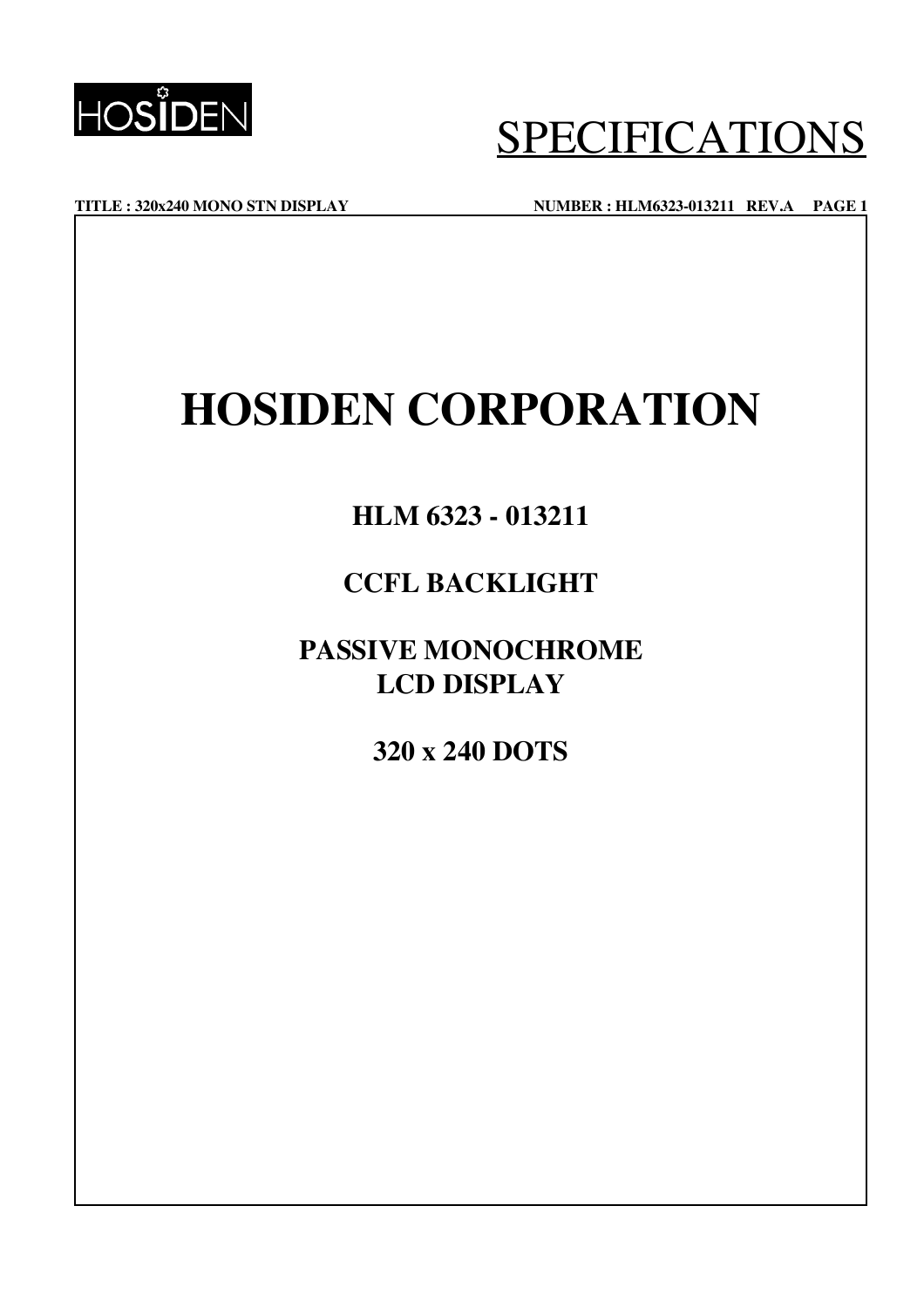

### **TITLE : 320x240 MONO STN DISPLAY NUMBER : HLM6323-013211 REV.A PAGE 2**

### **CONTENTS**

**1. FEATURES 2. ABSOLUTE MAXIMUM RATINGS 3. MECHANICAL CHARACTERISTICS 4. OPTICAL CHARACTERISTICS 5. ELECTRICAL CHARACTERISTICS 6. INTERFACE CONNECTOR 7. BLOCK DIAGRAM 8. INTERFACE TIMING 9. CCFL BACKLIGHT UNIT 10. RELIABILITY 11. LOT NUMBER MARKING 12. HANDLING PRECAUTION 13. TERMS OF WARRANTY 14. DRAWING**

## **1. FEATURES**

| <b>Display Format</b> | 320 x 240 Dots (Graphic Type)                                 |  |  |
|-----------------------|---------------------------------------------------------------|--|--|
| Display Mode          | STN Negative Transmissive type, F-STN Mode with CFL Backlight |  |  |
| Screen Area           | 121 x 91,6 mm                                                 |  |  |
| <b>Contrast Ratio</b> | $15:1$ (typ.)                                                 |  |  |
| <b>Brightness</b>     | 120 cd/m <sup>2</sup> (typ) / If = 5 mA                       |  |  |
| Driving Method        | $1/240$ duty                                                  |  |  |
| Power Supply          | +5V (V <sub>CC</sub> ) / -23V (V <sub>EE</sub> )              |  |  |
| Interface             | 5V CMOS Level                                                 |  |  |
| Backlight             | CFL edgelight system                                          |  |  |

## **2. ABSOLUTE MAXIMUM RATINGS**

| <b>I</b> tem                 | <b>Symbol</b>                    | <b>Value</b>                   | Unit      |
|------------------------------|----------------------------------|--------------------------------|-----------|
| Supply Voltage (Logic)       | V <sub>DD</sub> -V <sub>SS</sub> | $6$ max.                       |           |
| <b>Supply Voltage</b>        | $V_{DD}$ - $V_{EE}$              | 30 max.                        |           |
| <b>Input Voltage</b>         | Vin                              | $V_{SS} \le V_{IN} \le V_{DD}$ |           |
| <b>Storage Temperature</b>   | Tstg                             | $-2060$                        | $0\Omega$ |
| <b>Operating Temperature</b> | Top                              | 040                            | $0\Omega$ |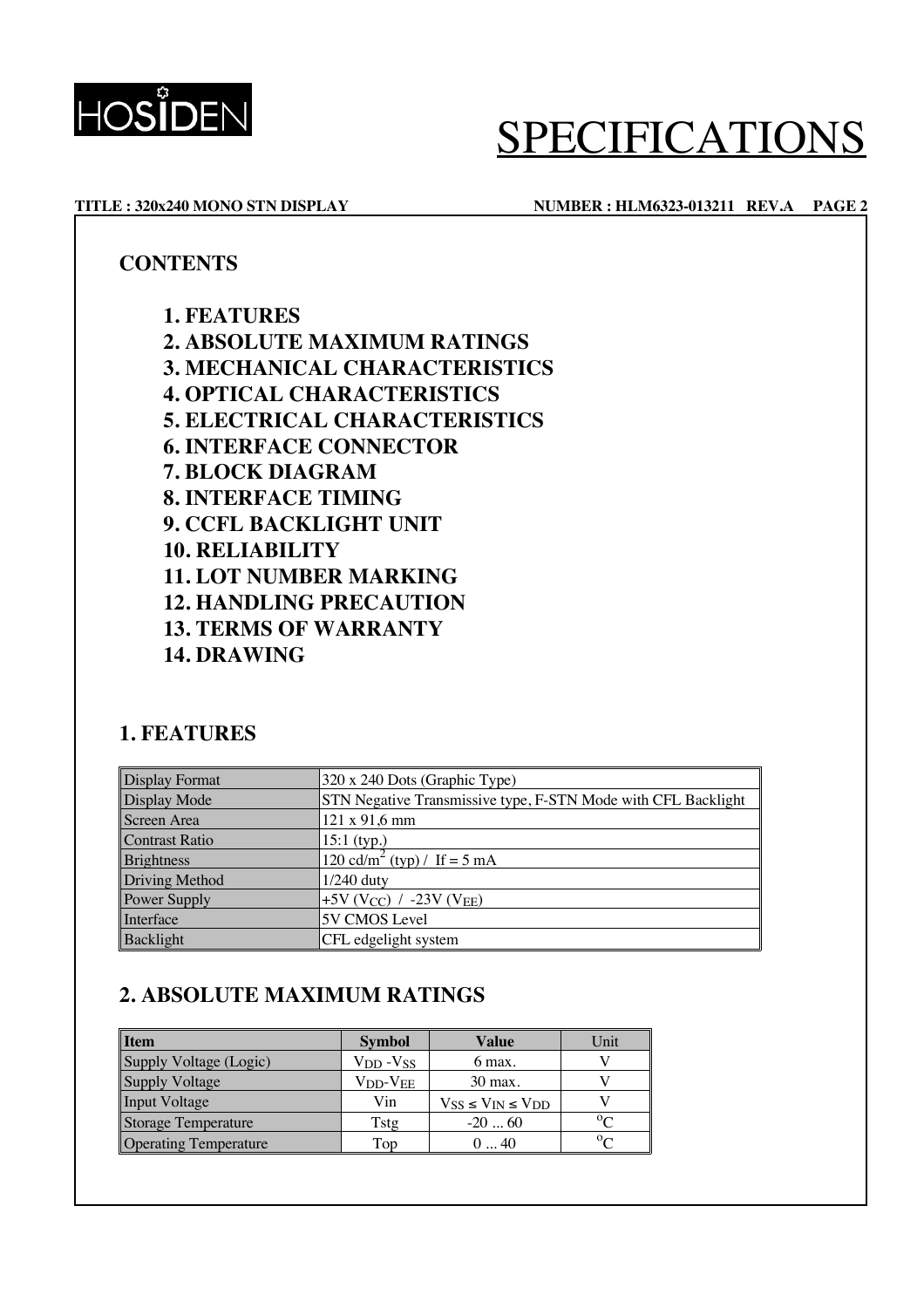

### **TITLE : 320x240 MONO STN DISPLAY NUMBER : HLM6323-013211 REV.A PAGE 3**

## **3. MECHANICAL CHARACTERISTICS**

| <b>Item</b>  | <b>Standard Value</b> | Unit  | <b>Remark</b>           |
|--------------|-----------------------|-------|-------------------------|
| Module Size  | 157,8 x 121,6 x 11,5  | mm    | <b>Except FFC Cable</b> |
| Viewing Area | $121 \times 91,6$     | mm    |                         |
| Active Area  | 115,17 x 86,37        | mm    |                         |
| Dot Size     | $0,33 \times 0,33$    | mm    |                         |
| Dot Pitch    | $0,36 \times 0,36$    | mm    |                         |
| Weight       | $230$ (typ.)          | grams |                         |

## **4. OPTICAL CHARACTERISTICS**

| <b>Item</b>              | <b>Symbol</b>           | <b>Condition</b>                                          |     | <b>Typ</b> | Max        | Unit     | <b>Remark</b> |
|--------------------------|-------------------------|-----------------------------------------------------------|-----|------------|------------|----------|---------------|
| Rise<br>Response         | $T_r$                   | $Ta=25^{\circ}C$                                          |     | 120        | <b>200</b> | ms       | Note 1        |
| Time<br>Fall             | T <sub>d</sub>          | $\theta = 0^\circ$ , $\phi = 0^\circ$                     |     | 70         | 120        | ms       | Note3         |
| <b>Contrast Ratio</b>    | <b>CR</b>               | Ta= $25^{\circ}$ C, $\theta=0^{\circ}$ , $\phi=0^{\circ}$ | 6   | 15         |            |          | Note2,3       |
| Viewing Angle            | $\theta$ 1 + $\theta$ 2 | Ta= $25^{\circ}$ C, $\phi=0^{\circ}$ , CR $\geq 2$        | 45  |            |            | $\deg$   | Note 3        |
| Viewing Angle            | $\theta$ 3 + $\theta$ 4 | Ta= $25^{\circ}$ C, $\phi=0^{\circ}$ , CR $\geq 2$        | 60  |            |            | $\deg$   | Note 3        |
| <b>Frame Frequency</b>   |                         |                                                           |     | 70         |            | Hz       |               |
| <b>Brightness</b>        |                         | $I_f = 5$ mA                                              | 100 | 120        |            | $cd/m^2$ |               |
| <b>Viewing Direction</b> |                         |                                                           |     | 6:00       |            | o'clock  |               |

## **NOTE 1** : Definition of optical response time

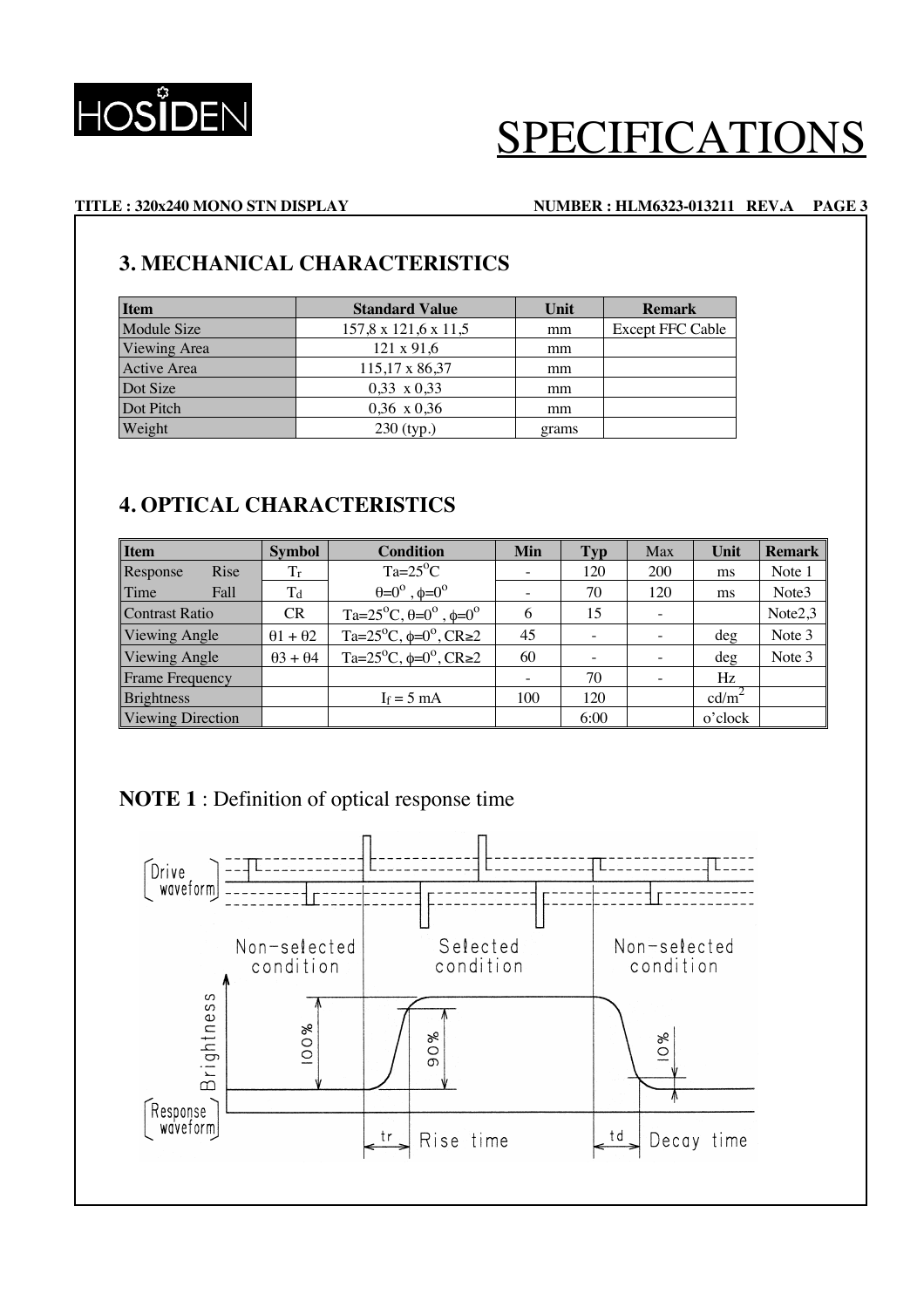

### **TITLE : 320x240 MONO STN DISPLAY NUMBER : HLM6323-013211 REV.A PAGE 4**



## **NOTE 3** : Definition of viewing direction θ and φ

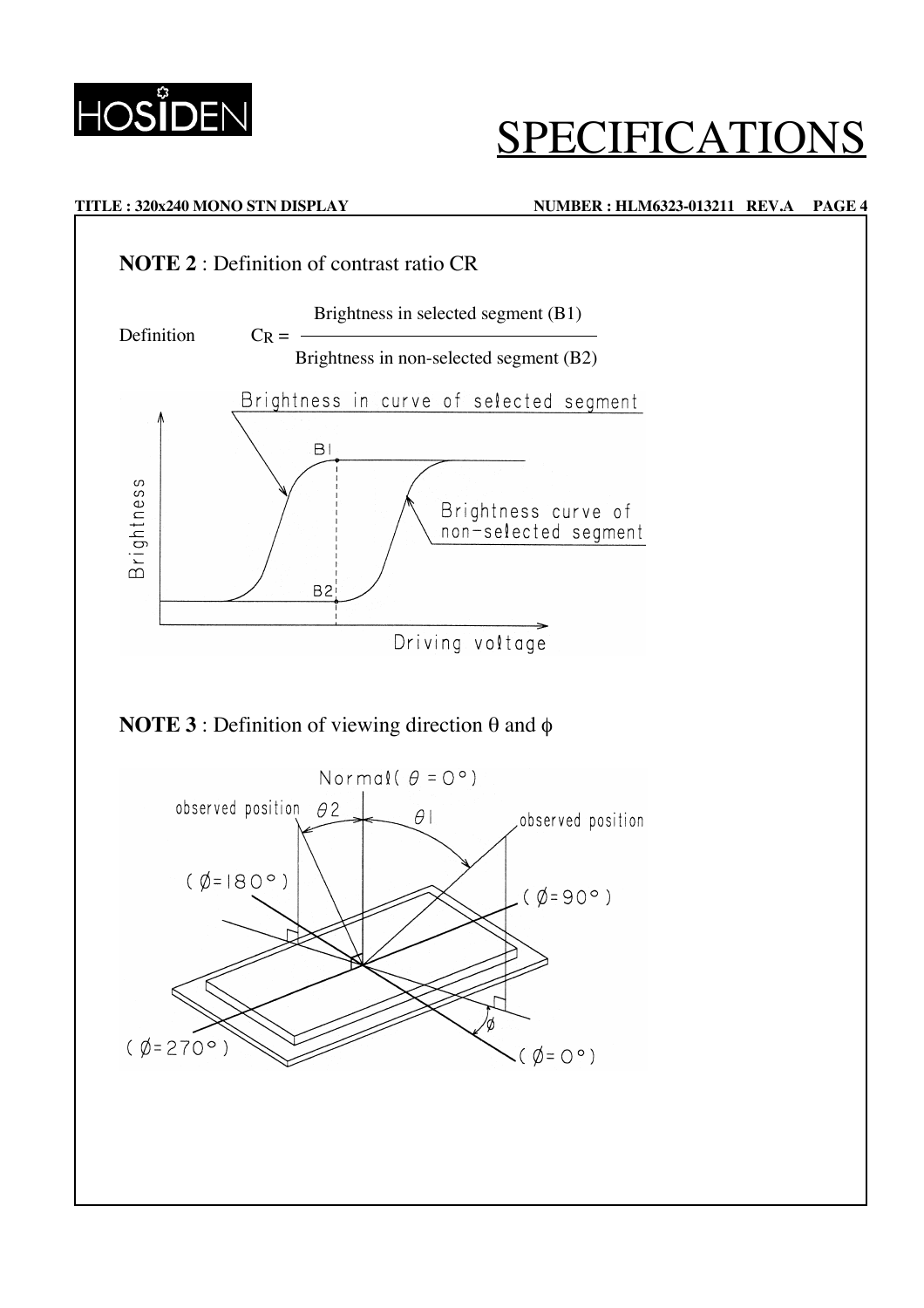

### **TITLE : 320x240 MONO STN DISPLAY NUMBER : HLM6323-013211 REV.A PAGE 5**

## **5. ELECTRICAL CHARACTERISTICS (LCD)**

| <b>I</b> tem           | <b>Condition</b><br><b>Symbol</b> |                                                                | Min | <b>Typ</b> | <b>Max</b> | Unit |
|------------------------|-----------------------------------|----------------------------------------------------------------|-----|------------|------------|------|
| Supply Voltage (Logic) | <b>V<sub>DD</sub></b>             | $VDD \pm 10\%$                                                 | 4,5 |            | 5,5        | V    |
|                        |                                   | $\theta = 0^{\circ}$ , $\phi = 0^{\circ}$ Ta= $0^{\circ}$ C    |     | 28.1       |            |      |
| Supply Voltage (LCD)   | $V_{DD}$ - $V_{O}$                | $\theta = 0^{\circ}$ , $\phi = 0^{\circ}$ Ta=25 <sup>o</sup> C |     | 24.0       |            |      |
|                        |                                   | $\theta = 0^{\circ}$ , $\phi = 0^{\circ}$ Ta=50 <sup>o</sup> C |     | 22,5       |            |      |
| Supply current (Logic) | I <sub>DD</sub>                   | $VDD=5V$ , $V_O=19V$                                           |     | 3,2        | 10         | mA   |
| Supply Current (LCD)   | $I_{EE}$                          | Frame Signal $= 70$ Hz                                         |     | 2,0        |            | mA   |

## **6. INTERFACE CABLE**

1 mm pitch FFC Cable is fixed on the display.

Suitable Interface to standard 2,54 connector : IF155 (Data Display) Suitable connectors for through hole  $(90/180^{\circ})$  or surface mount  $(90^{\circ})$ are available on request

| Pin No.        | Signal Name           | <b>Function</b>                      |
|----------------|-----------------------|--------------------------------------|
|                | Vo                    | Control for LCD drive voltage        |
| $\overline{2}$ | $\rm V_{EE}$          | Power supply voltage for LCD drive   |
| $\mathcal{E}$  | D <sub>3</sub>        | Display Data 3                       |
| $\overline{4}$ | D2                    | Display Data 2                       |
| 5              | D1                    | Display Data 1                       |
| 6              | D <sub>0</sub>        | Display Data 0                       |
| 7              | NC/M                  | LCD drive signal $(AC$ signal $)$ *1 |
| 8              | <b>V<sub>SS</sub></b> | Ground                               |
| 9              | $_{\rm VDD}$          | +5V Logic Supply Voltage             |
| 10             | CP <sub>2</sub>       | Display Data Shift Clock             |
| 11             | CP1                   | Display Data Latch Clock             |
| 12             | S                     | Frame Signal (Sync. of display)      |
| 13             | <b>DISP OFF</b>       | Display ON (H) / OFF (L)             |
| 14             | F.G.                  | Frame Ground                         |

\*1 Note : M is generated on board or supplied externally (see block diagram) Default setting is internal generation (no external signal necessary)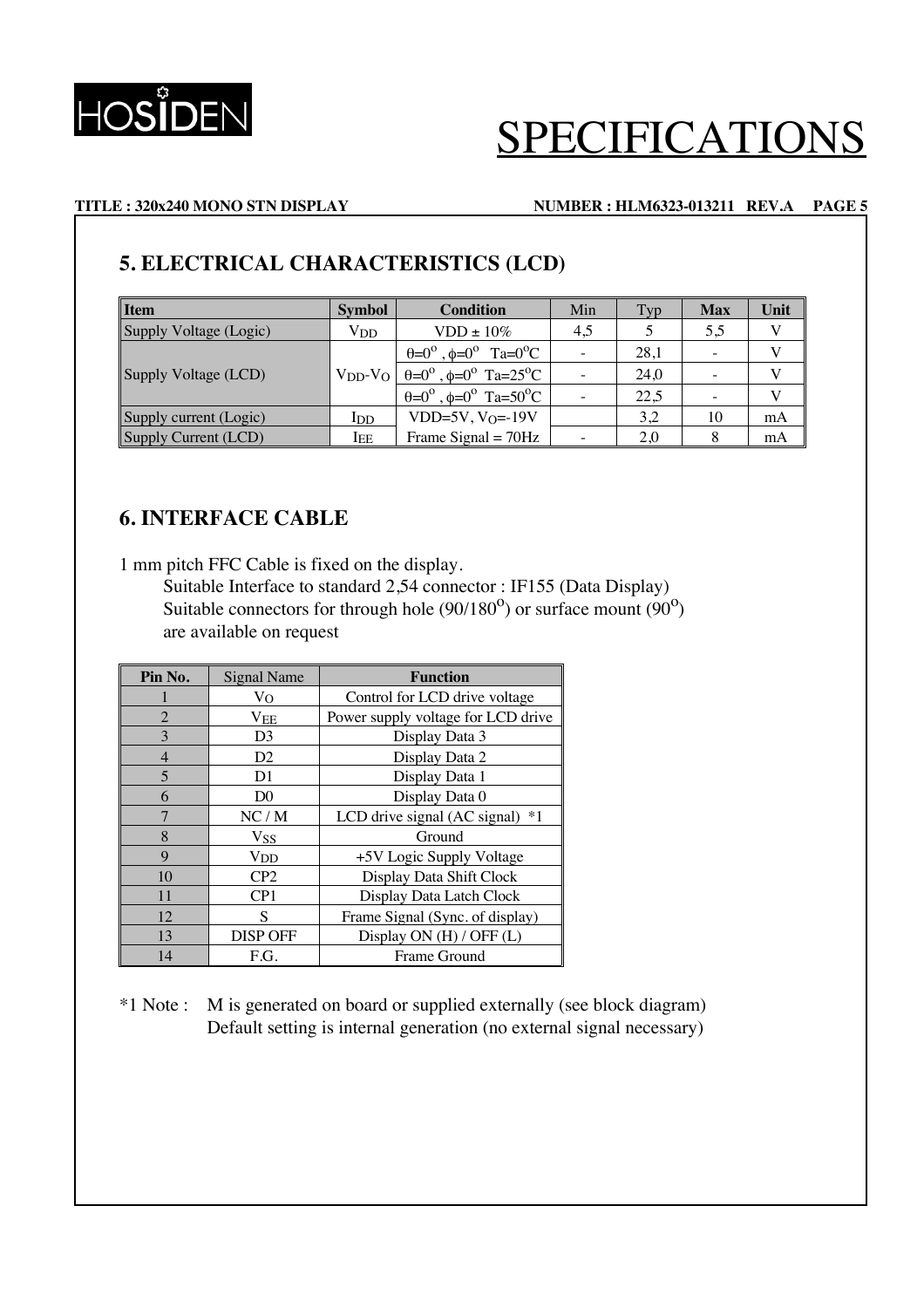

# ECIFICAT

### **TITLE : 320x240 MONO STN DISPLAY NUMBER : HLM6323-013211 REV.A PAGE 6**

## **7. BLOCK DIAGRAM**



- A.C. : M-signal generation circuit
	- M-signal may be optionally supplied externally (change J1 setting)
- BIAS : BIAS voltage generation circuit

To avoid latch-up effects the power on/off sequencing should be as following :  $ON:$  Logic voltage (V<sub>DD</sub>) should be applied before or at same time with LCD voltage (V<sub>EE</sub>)  $OFF: LCD$  voltage (V<sub>EE</sub>) should be removed before or at the same time as Logic voltage (V<sub>DD</sub>)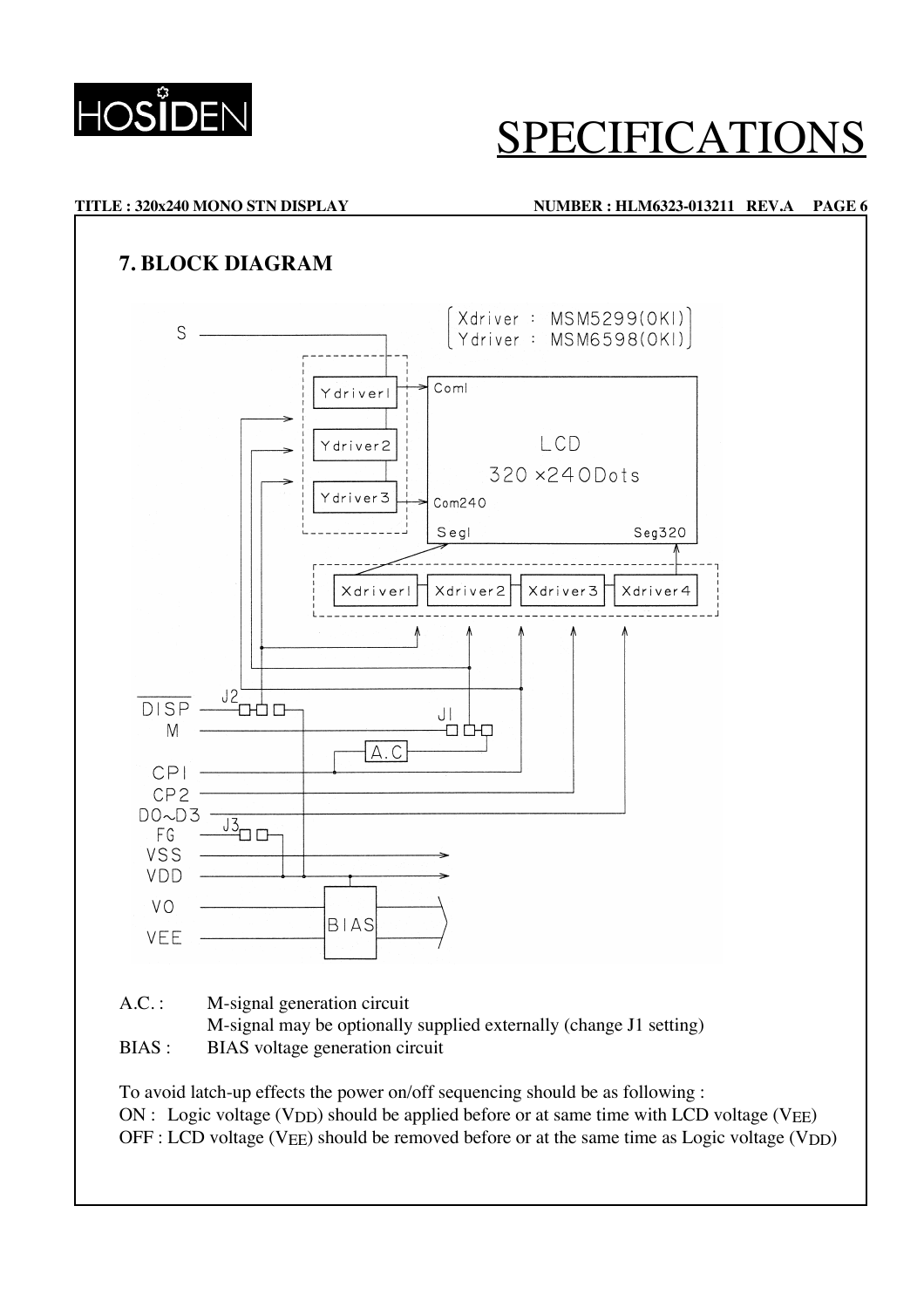

### **TITLE : 320x240 MONO STN DISPLAY NUMBER : HLM6323-013211 REV.A PAGE 7**

## **8. INTERFACE TIMING**

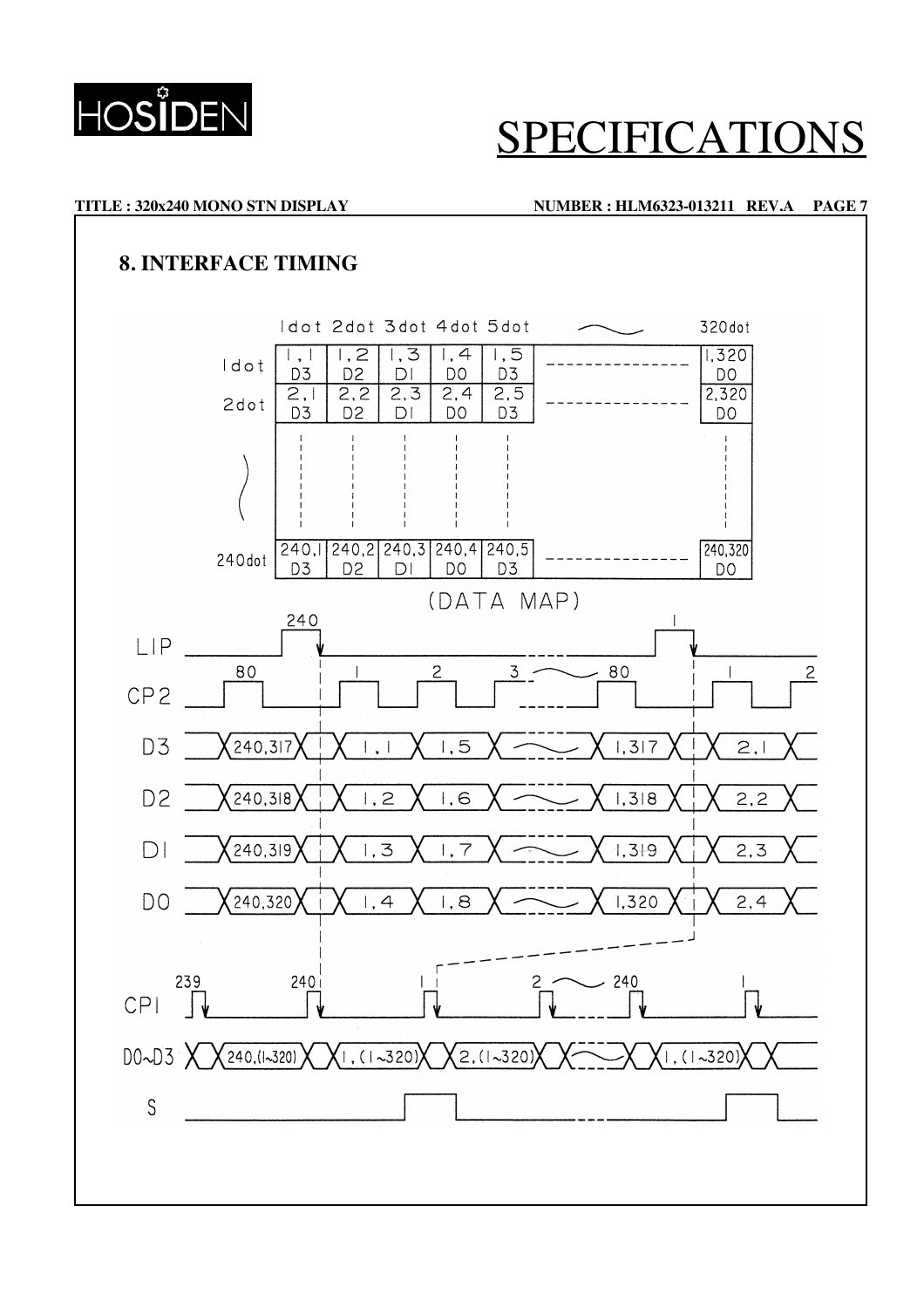

### **TITLE : 320x240 MONO STN DISPLAY NUMBER : HLM6323-013211 REV.A PAGE 8**

### **8-1 TIMING CHART**

|                             | <b>Symbol</b>    | <b>Condition</b>         | Min | <b>Typ</b>               | <b>Max</b> | Unit          |
|-----------------------------|------------------|--------------------------|-----|--------------------------|------------|---------------|
| <b>CLP</b> Frequency        | $f_{\rm CP}$     | Duty= $50\%$             | 3,4 | $\overline{\phantom{a}}$ |            | <b>MHz</b>    |
| <b>CLP</b> Pulse Width      | t <sub>CW</sub>  |                          | 100 | $\overline{\phantom{0}}$ |            | <sub>ns</sub> |
| <b>CLP</b> Rise / Fall Time | $t_r$ , $t_f$    |                          |     | $\overline{\phantom{a}}$ | 50         | ns            |
| Data Setup Time             | t <sub>DSU</sub> |                          | 50  | $\overline{\phantom{a}}$ |            | <sub>ns</sub> |
| Data Hold Time              | t <sub>DHD</sub> |                          | 80  | $\overline{\phantom{a}}$ |            | ns            |
| <b>CLP</b> Setup Time       | <b>tesui</b>     |                          | 90  | $\overline{\phantom{a}}$ |            | <sub>ns</sub> |
| $LIP$ -> $CLP$ Time         | $t_{LC}$         |                          | 200 | $\overline{\phantom{0}}$ |            | <sub>ns</sub> |
| <b>LIP Pulse Width</b>      | tlw              | $\overline{\phantom{0}}$ | 100 | $\equiv$                 |            | ns            |
| <b>FRP</b> Setup Time       | t <sub>fsu</sub> |                          | 100 | $\overline{\phantom{0}}$ |            | ns            |
| <b>FRP</b> Hold Time        | t <sub>fhd</sub> |                          | 100 | $\overline{\phantom{a}}$ |            | <sub>ns</sub> |

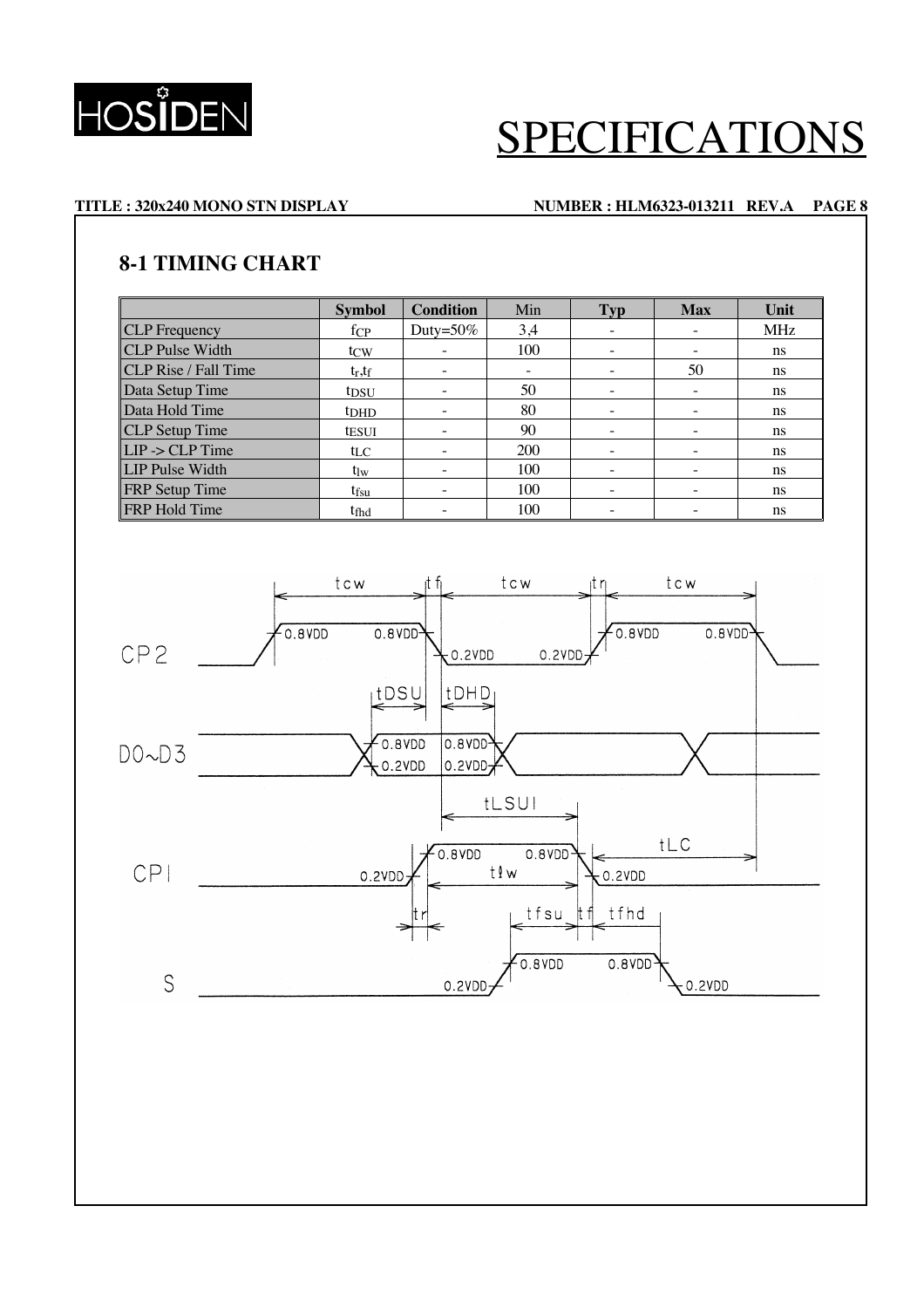

### **TITLE : 320x240 MONO STN DISPLAY NUMBER : HLM6323-013211 REV.A PAGE 9**

### **9. CFL UNIT**

### **9-1 CCFL Lamp**

| <b>Item</b>                  | <b>Symbol</b>    | <b>Value</b> | Unit |
|------------------------------|------------------|--------------|------|
| Discharging Tube current     | (IL)             |              | 5mA  |
| Discharging Tube voltage     | (VL)             | 275          | Vrms |
| <b>Starting Tube Voltage</b> | VS`              | 1000         | Vrms |
| Brightness (Tube)            | ΈĐ)              | 23.300       | Nit  |
| Tube diameter                |                  |              | mm   |
| Tube length                  |                  | 86           | mm   |
| <b>Half Brightness Time</b>  | m <sub>1</sub> n | 10.000       | h    |
| <b>Half Brightness Time</b>  | typ              | 15.000       |      |

The definition of half brightness time is either average brightness decreased to 50% of initial average brightness value.

### **9-2 Example of Inverter**

| Inverter :        | CXA K10A $(5V)$ or 8m6323 $(5Vor 12V)$ |
|-------------------|----------------------------------------|
| Input current :   | 0.2A                                   |
| Output current :  | $5.0$ mArms                            |
| Drive frequency : | $30$ kHz (typ)                         |

## **9-3 Interface connector**

| Used connector: | VHR-4N     |
|-----------------|------------|
| Manufacturer:   | <b>JST</b> |

| Pin No. | Signal Name | <b>Function</b> |
|---------|-------------|-----------------|
|         |             | High Voltage    |
|         |             | Not connected   |
|         |             | Not connected   |
|         |             | Ground          |

\*1 Suitable through hole connectors  $(90^{\circ}/180^{\circ})$  are available on request.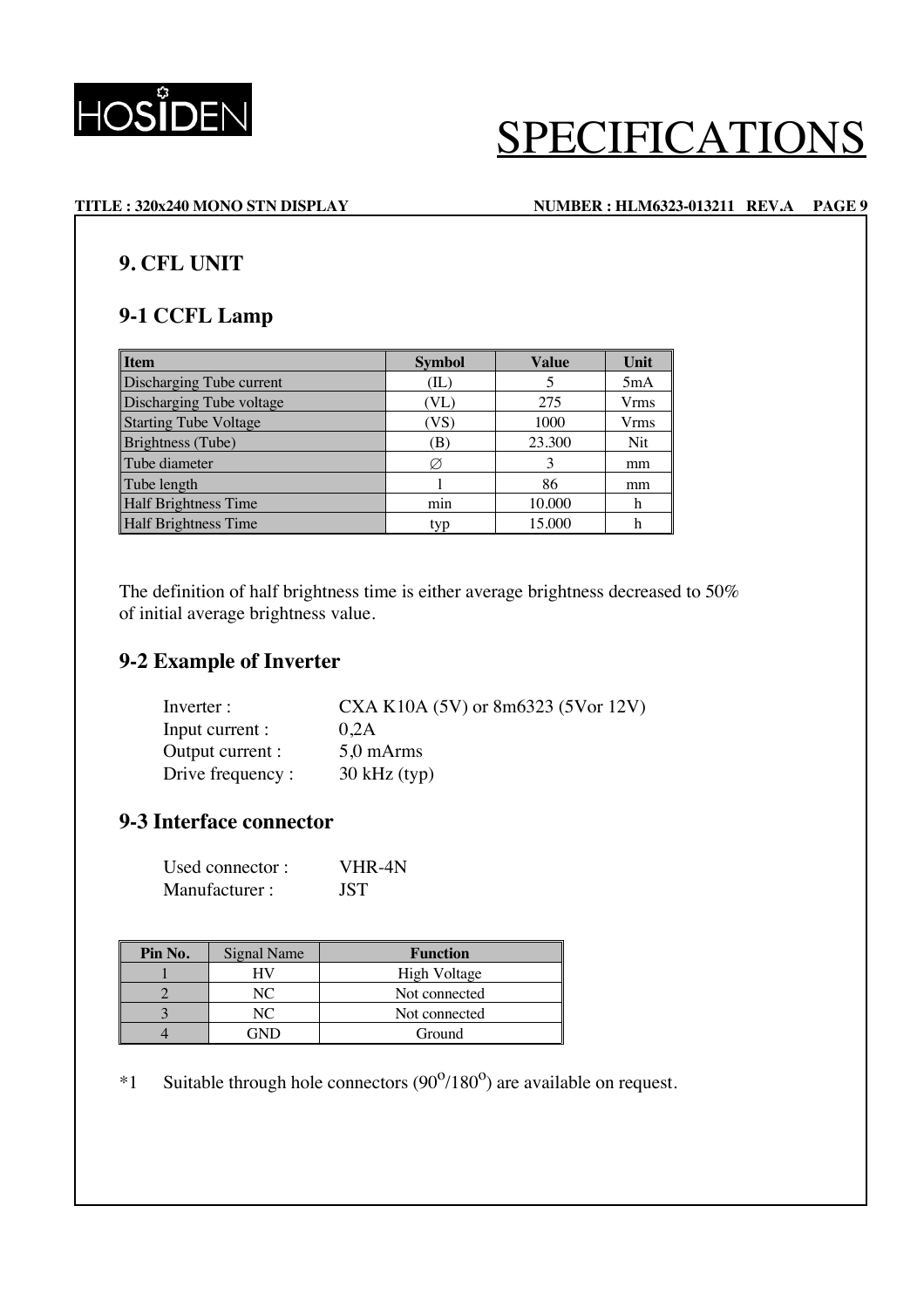

### **TITLE : 320x240 MONO STN DISPLAY NUMBER : HLM6323-013211 REV.A PAGE 10**

### **10. RELIABILITY**

| <b>Item</b>              | Condition                                                     |                   |  |  |
|--------------------------|---------------------------------------------------------------|-------------------|--|--|
| High temperature storage | $60^{\circ}$ C                                                | 120h              |  |  |
| Low temperature storage  | $-20^{\circ}$ C                                               | 120h              |  |  |
| Damp heat storage        | 40°C / 90% RH                                                 | 120h              |  |  |
| Thermal cycles           | 5 cycles                                                      | see below diagram |  |  |
| Vibration                | Frequency : $105510$ Hz<br>Total amplitude : 1,5 mm           |                   |  |  |
|                          | Tested at above condition for X, Y, Z directions 60 min. each |                   |  |  |

### Temperature Cycle Diagram



### **10-1 Evaluation Criteria**

Every test item should meet the following criteria : - All of the segments (dots) should be not blurred - All segments (dots) should be usually displayed Judgements should be made after exposure in room temperature condition for 4 hours.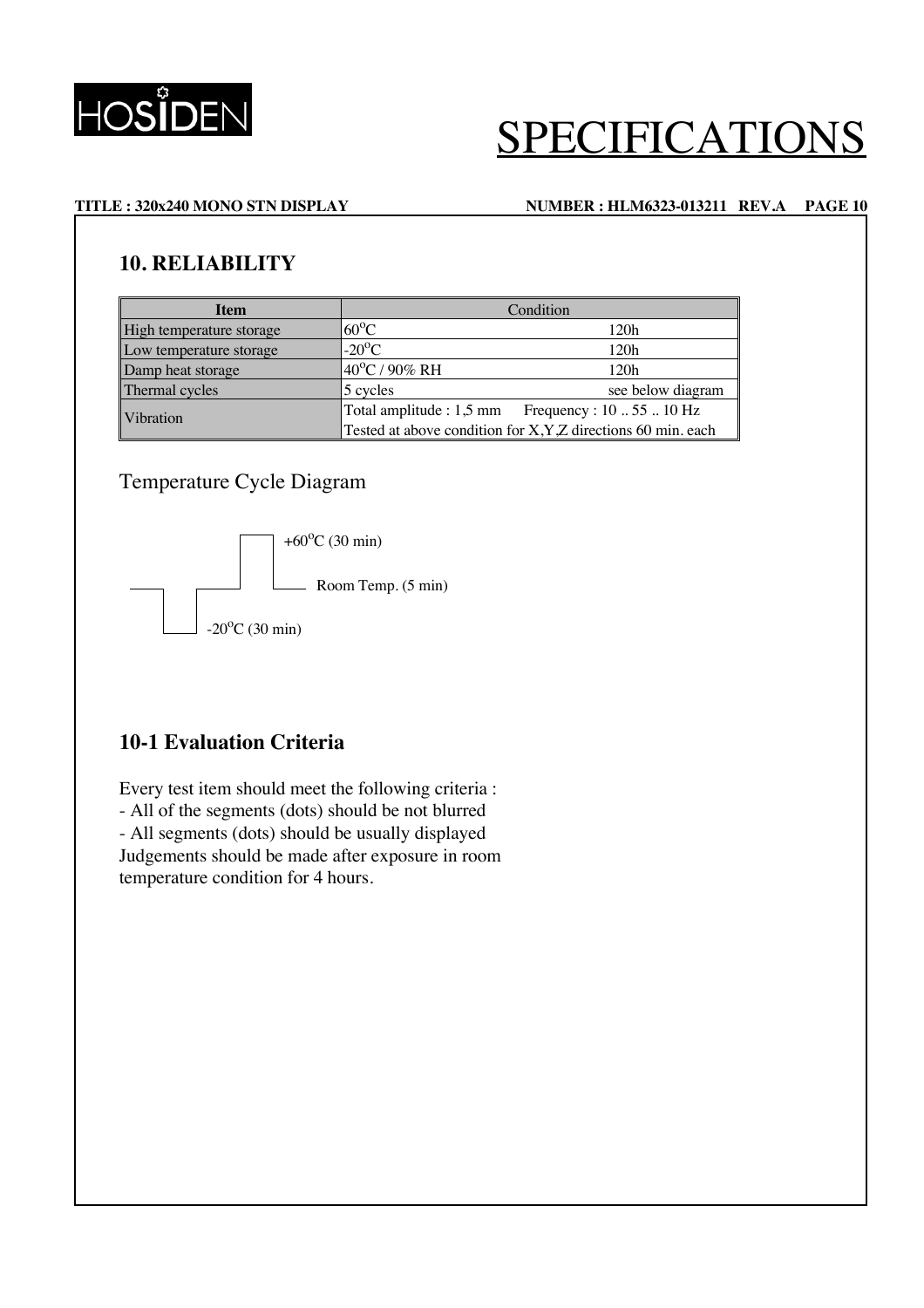

# ECIFICATIO

### **TITLE : 320x240 MONO STN DISPLAY NUMBER : HLM6323-013211 REV.A PAGE 11**

### **11. LOT MARKING**

The manufacturing lot number is marked on each module



## **12. HANDLING PRECAUTION**

- 1. Do not disassemble the module
- 2. Since the LCD cell is made of glass, do not apply strong mechanical impact or static load onto it. Handle with care, and do not twist or bend the LCD module.
- 3. In case the LCD cell is broken, do not sip or drink leaked liquid crystal material. If the liquid crystal material touched your skin, wash it out with soap immediately.
- 4. Store and use within ratings in order to keep performance and prevent damage.
- 5. Do not drop water or any chemicals onto the display surface.
- 6. Handle the polarizors with care as it maybe easily scratched. Do not press or rub them with any hard object.
- 7. Do not apply high electrostatic voltage to the LCD module. It may damage CMOS / LSI circuit in the LCD module. Ground yourself when you touch the LCD module directly.
- 8. When you handle the LCD module for incoming inspection or assembly, use soft fingerstalls or gloves in order to keep the display quality.
- 9. Do not pull or fold the CCFL cable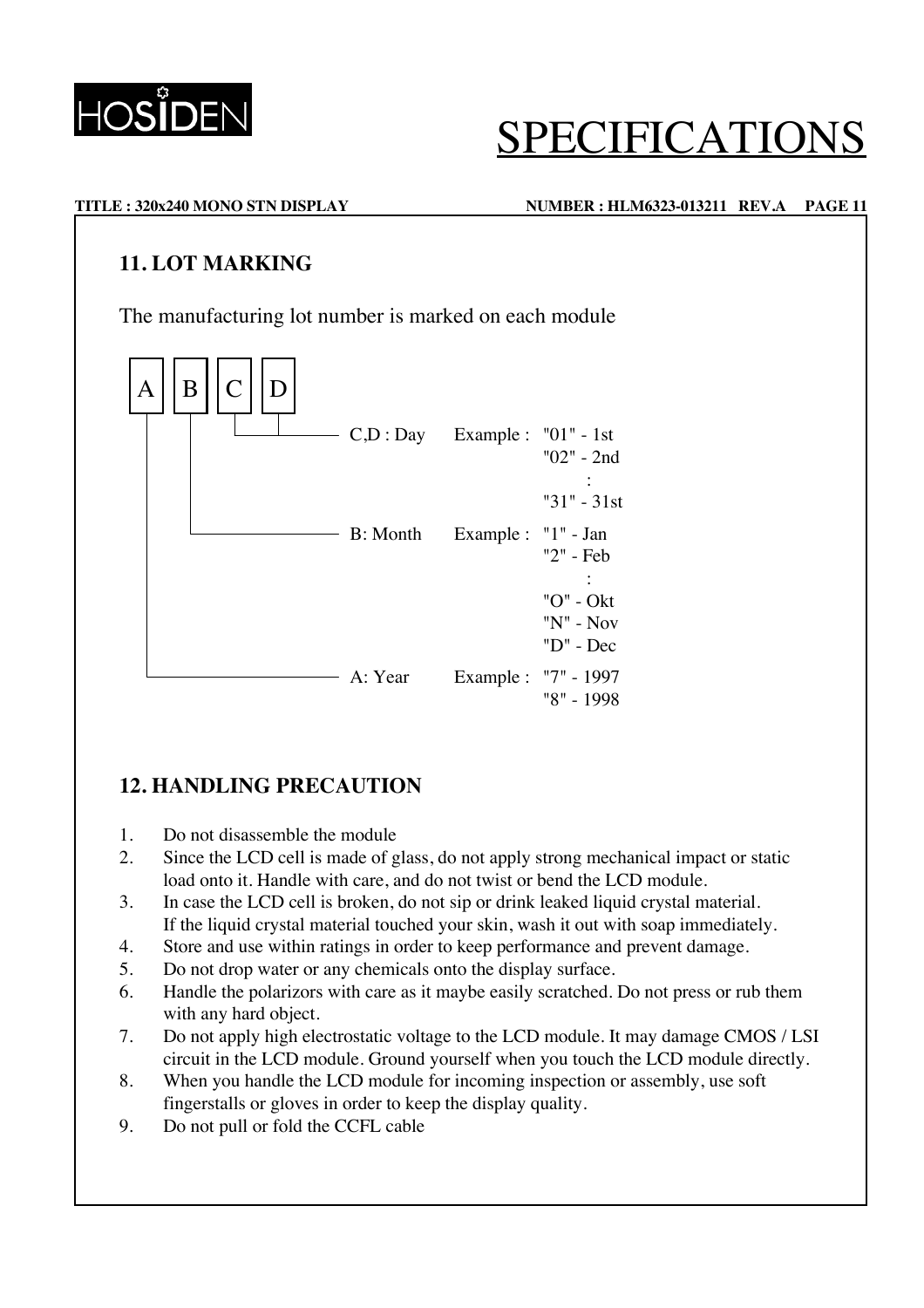

### **TITLE : 320x240 MONO STN DISPLAY NUMBER : HLM6323-013211 REV.A PAGE 12**

### **13. TERMS OF WARRANTY**

### **13-1 Incoming Inspection**

Incoming inspection by the customer shall be performed within thirty (30) days from the shipping date.

### **13-2 Warranty Period**

HOSIDEN warrants the LCD modules for a period of 6 months from the shipping date when stored or used under normal conditions.

### **14. DRAWING**

See following page. If a more detailed drawing is necessary please contact HOSIDEN or its representatives.

**The information given in this document is carefully checked and believed to be reliable. HOSIDEN reserves the right to make changes in product or specification at any time and without further notice. HOSIDEN products are not intended for use in systems in which failures of product could result in personal injury. All mentioned trademarks are registered trademarks of their owner.**